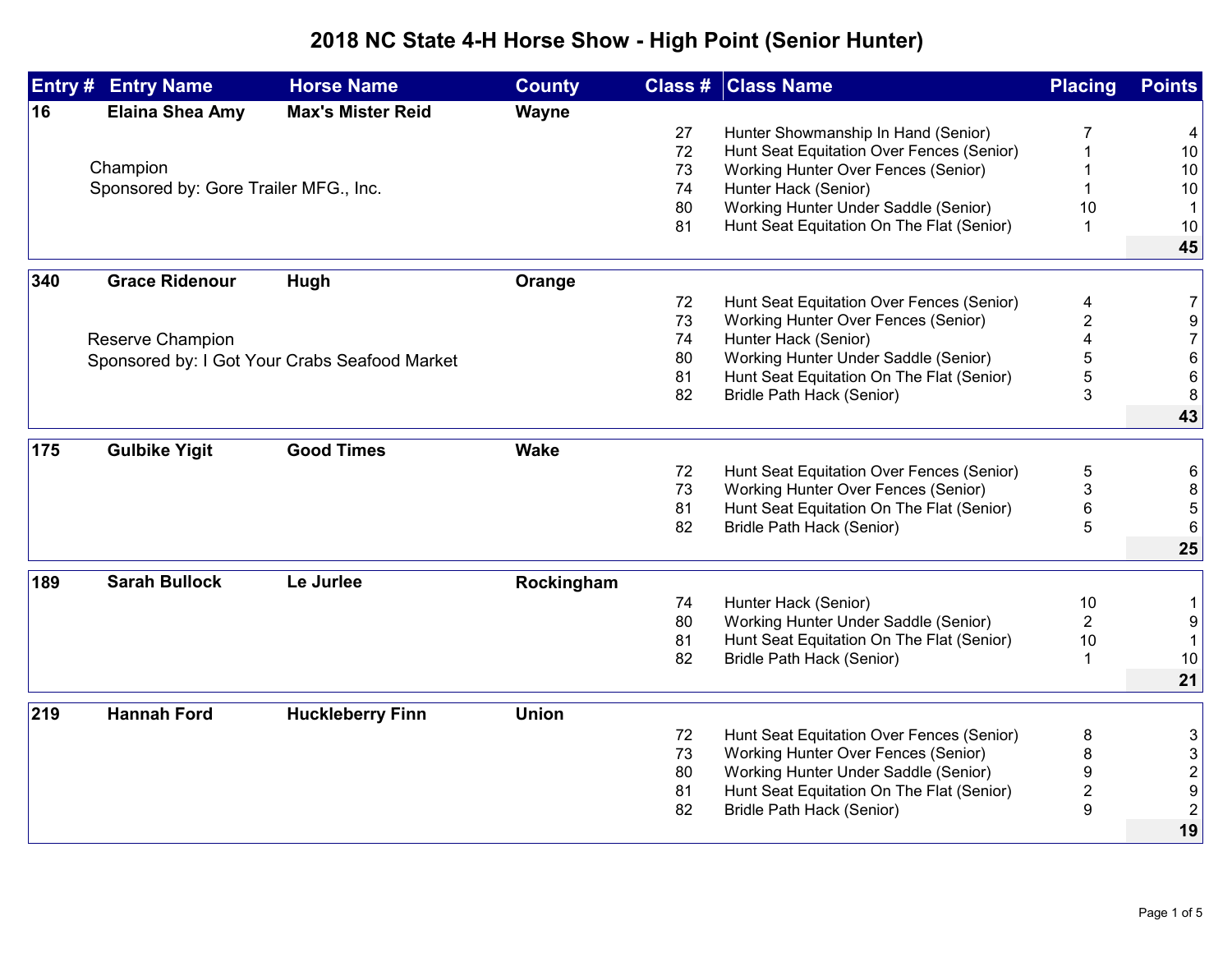| Entry # | <b>Entry Name</b>       | <b>Horse Name</b>         | <b>County</b>   |    | <b>Class # Class Name</b>                  | <b>Placing</b> | <b>Points</b>  |
|---------|-------------------------|---------------------------|-----------------|----|--------------------------------------------|----------------|----------------|
| 53      | <b>Jenna Menetrier</b>  | <b>Shez Got Hot Leggs</b> | <b>Gaston</b>   |    |                                            |                |                |
|         |                         |                           |                 | 74 | Hunter Hack (Senior)                       | 3              | 8              |
|         |                         |                           |                 | 80 | Working Hunter Under Saddle (Senior)       | 8              | 3              |
|         |                         |                           |                 | 82 | Bridle Path Hack (Senior)                  | 4              | $\overline{7}$ |
|         |                         |                           |                 |    |                                            |                | 18             |
| 190     | <b>Anna Ceelen</b>      | <b>Picasso</b>            | Rockingham      |    |                                            |                |                |
|         |                         |                           |                 | 74 | Hunter Hack (Senior)                       | 8              | 3              |
|         |                         |                           |                 | 80 | Working Hunter Under Saddle (Senior)       |                | 10             |
|         |                         |                           |                 | 82 | Bridle Path Hack (Senior)                  | $\overline{7}$ | 4              |
|         |                         |                           |                 |    |                                            |                | 17             |
| 72      | <b>Kaitlyn Johnson</b>  | <b>Iron I Stellar</b>     | <b>Duplin</b>   |    |                                            |                |                |
|         |                         |                           |                 | 72 | Hunt Seat Equitation Over Fences (Senior)  | $\overline{c}$ | 9              |
|         |                         |                           |                 | 74 | Hunter Hack (Senior)                       | 9              | 2              |
|         |                         |                           |                 | 80 | Working Hunter Under Saddle (Senior)       | 6              | 5              |
|         |                         |                           |                 |    |                                            |                | 16             |
| 192     | <b>Emily Ann Wright</b> | <b>Truthfully</b>         | Rockingham      |    |                                            |                |                |
|         |                         |                           |                 | 72 | Hunt Seat Equitation Over Fences (Senior)  | 3              | 8              |
|         |                         |                           |                 | 80 | Working Hunter Under Saddle (Senior)       | 4              |                |
|         |                         |                           |                 | 82 | Bridle Path Hack (Senior)                  | 10             |                |
|         |                         |                           |                 |    |                                            |                | 16             |
| 337     | <b>Kristin Keeler</b>   | <b>Boe Brady</b>          | Orange          |    |                                            |                |                |
|         |                         |                           |                 | 81 | Hunt Seat Equitation On The Flat (Senior)  | 4              | 7              |
|         |                         |                           |                 | 82 | Bridle Path Hack (Senior)                  | $\overline{2}$ | 9              |
|         |                         |                           |                 |    |                                            |                | 16             |
| 92      | <b>Chloe Hall</b>       | <b>Truman</b>             | Catawba         |    |                                            |                |                |
|         |                         |                           |                 | 74 | Hunter Hack (Senior)                       | $\overline{c}$ | 9              |
|         |                         |                           |                 | 81 | Hunt Seat Equitation On The Flat (Senior)  | 8              | 3              |
|         |                         |                           |                 |    |                                            |                | 12             |
| 168     | <b>Addison Leinwand</b> | <b>Invite Da Boys Out</b> | <b>Johnston</b> |    |                                            |                |                |
|         |                         |                           |                 | 72 | Hunt Seat Equitation Over Fences (Senior)  | 6              | 5              |
|         |                         |                           |                 | 73 | <b>Working Hunter Over Fences (Senior)</b> | 4              | 7              |
|         |                         |                           |                 |    |                                            |                | 12             |
|         |                         |                           |                 |    |                                            |                |                |
| 158     | <b>Gracie Haynes</b>    | <b>Dynamic Story Kid</b>  | <b>Cabarrus</b> |    |                                            |                |                |
|         |                         |                           |                 | 27 | Hunter Showmanship In Hand (Senior)        | 1              | 10             |
|         |                         |                           |                 |    |                                            |                | 10             |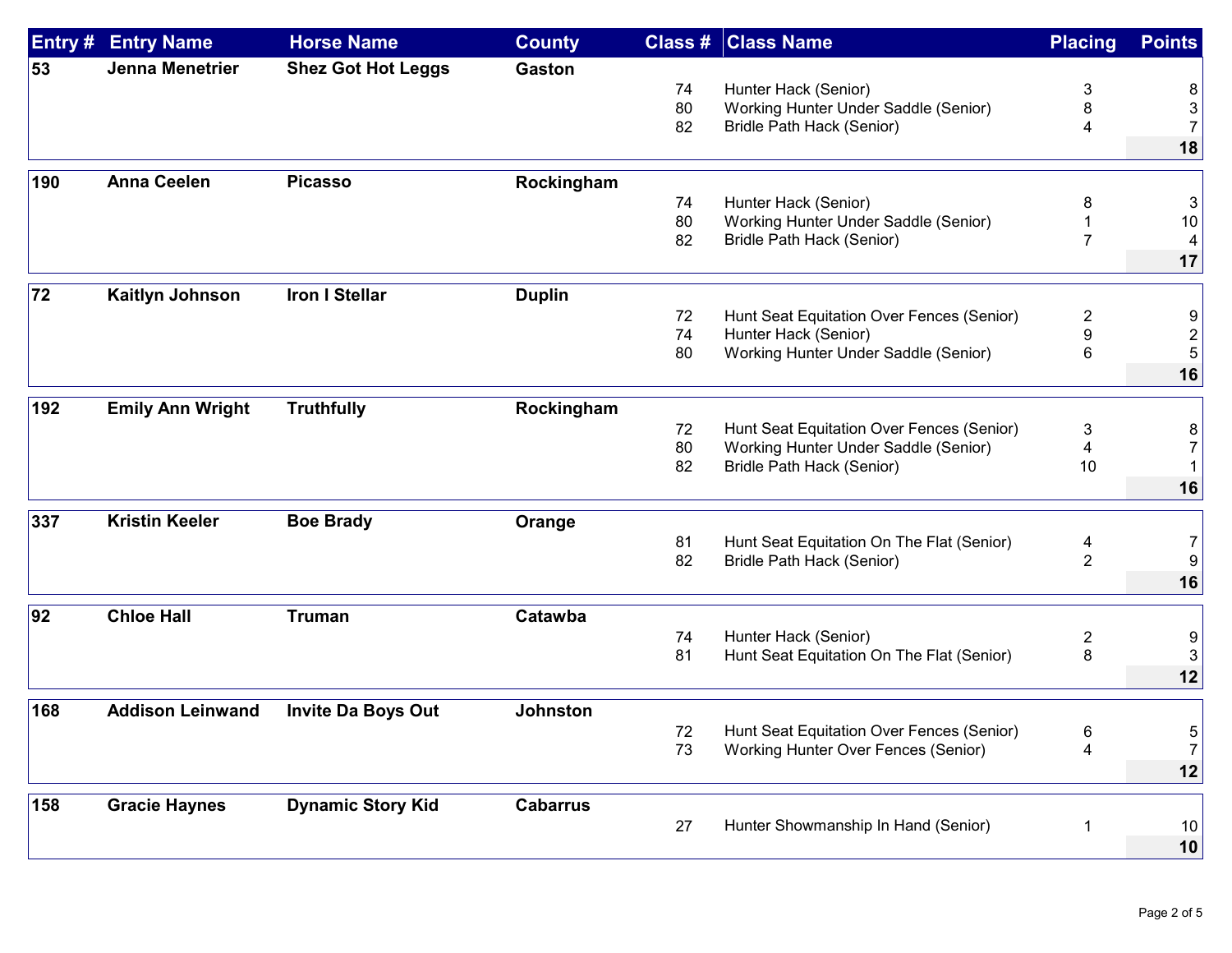| Entry # | <b>Entry Name</b>       | <b>Horse Name</b>             | <b>County</b>   |    | <b>Class # Class Name</b>                  | <b>Placing</b> | <b>Points</b>  |
|---------|-------------------------|-------------------------------|-----------------|----|--------------------------------------------|----------------|----------------|
| 223     | <b>Jessica Smith</b>    | <b>Up In Smoke</b>            | <b>Union</b>    |    |                                            |                |                |
|         |                         |                               |                 | 72 | Hunt Seat Equitation Over Fences (Senior)  | 10             |                |
|         |                         |                               |                 | 73 | Working Hunter Over Fences (Senior)        | 7              |                |
|         |                         |                               |                 | 74 | Hunter Hack (Senior)                       | 6              |                |
|         |                         |                               |                 |    |                                            |                | 10             |
| 54      | Jenna Menetrier         | <b>Daisys Revenge</b>         | <b>Gaston</b>   |    |                                            |                |                |
|         |                         |                               |                 | 27 | Hunter Showmanship In Hand (Senior)        | $\overline{2}$ |                |
|         |                         |                               |                 |    |                                            |                | 9              |
| 15      | <b>Emma Rose Church</b> | <b>Marcus</b>                 | <b>Johnston</b> |    |                                            |                |                |
|         |                         |                               |                 | 81 | Hunt Seat Equitation On The Flat (Senior)  | 3              |                |
|         |                         |                               |                 |    |                                            |                | 8              |
| 183     | <b>Jamie Garner</b>     | I'm Hot Ur Not                | Rockingham      |    |                                            |                |                |
|         |                         |                               |                 | 27 | Hunter Showmanship In Hand (Senior)        | 3              |                |
|         |                         |                               |                 |    |                                            |                | 8              |
|         |                         |                               |                 |    |                                            |                |                |
| 195     | <b>Mollie McWhorter</b> | <b>Rascal Flatts</b>          | Rockingham      |    |                                            |                |                |
|         |                         |                               |                 | 80 | Working Hunter Under Saddle (Senior)       | 3              |                |
|         |                         |                               |                 |    |                                            |                | 8              |
| 275     | <b>Emily Worth</b>      | <b>My Lady Raisa</b>          | <b>Johnston</b> |    |                                            |                |                |
|         |                         |                               |                 | 72 | Hunt Seat Equitation Over Fences (Senior)  | 9              |                |
|         |                         |                               |                 | 73 | Working Hunter Over Fences (Senior)        | 5              |                |
|         |                         |                               |                 |    |                                            |                | 8              |
| 218     | <b>Kaylyn Gise</b>      | <b>Its A Matter Of Fact</b>   | <b>Union</b>    |    |                                            |                |                |
|         |                         |                               |                 | 27 | Hunter Showmanship In Hand (Senior)        | 4              | 7              |
|         |                         |                               |                 |    |                                            |                | $\overline{7}$ |
| 34      | <b>Natalie Owens</b>    | <b>Jack Be Swift</b>          | <b>Macon</b>    |    |                                            |                |                |
|         |                         |                               |                 | 27 | Hunter Showmanship In Hand (Senior)        | 5              |                |
|         |                         |                               |                 |    |                                            |                | 6              |
|         |                         |                               |                 |    |                                            |                |                |
| 125     | Alayna Damm             | <b>Chasen My Coat Tails</b>   | <b>Pitt</b>     |    |                                            |                |                |
|         |                         |                               |                 | 74 | Hunter Hack (Senior)                       | 5              | 6              |
|         |                         |                               |                 |    |                                            |                | 6              |
| 67      | <b>Jordan Gigac</b>     | <b>Better Late Than Never</b> | <b>Duplin</b>   |    |                                            |                |                |
|         |                         |                               |                 | 73 | <b>Working Hunter Over Fences (Senior)</b> | 6              | 5              |
|         |                         |                               |                 |    |                                            |                | 5              |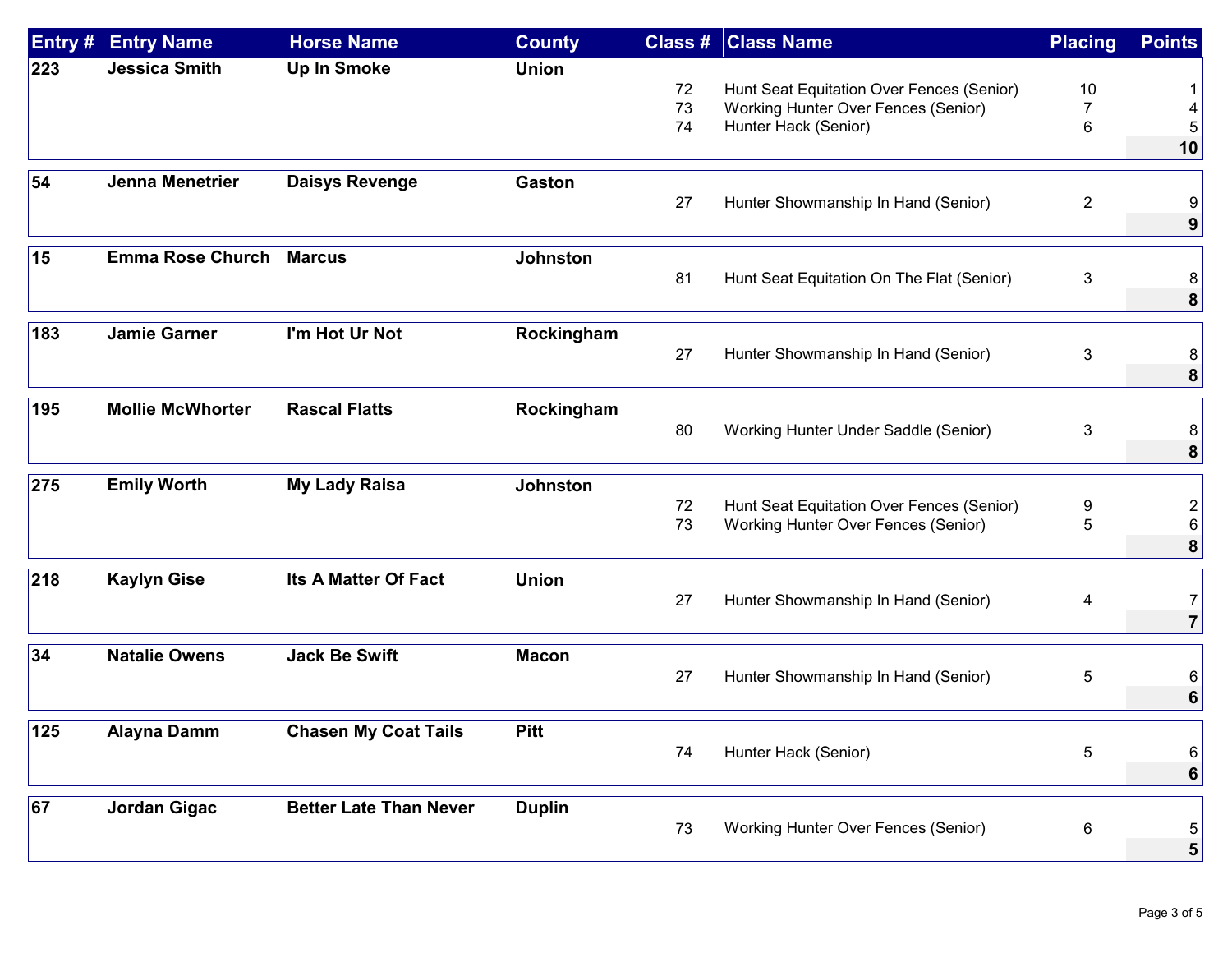| Entry# | <b>Entry Name</b>     | <b>Horse Name</b>             | <b>County</b>   |    | <b>Class # Class Name</b>                 | <b>Placing</b>   | <b>Points</b>                             |
|--------|-----------------------|-------------------------------|-----------------|----|-------------------------------------------|------------------|-------------------------------------------|
| 238    | <b>Grace Conerly</b>  | <b>LB Lena Royal</b>          | Chatham         | 27 | Hunter Showmanship In Hand (Senior)       | $\,6$            | 5                                         |
| 272    | <b>Lauren Bivins</b>  | <b>Jake From State Farm</b>   | Rockingham      | 82 | Bridle Path Hack (Senior)                 | 6                | 5                                         |
| 152    | <b>Carley Brewer</b>  | Renaissance                   | <b>Johnston</b> | 72 | Hunt Seat Equitation Over Fences (Senior) | $\overline{7}$   | 4                                         |
| 174    | <b>Iz Ceren</b>       | <b>Dancer</b>                 | <b>Wake</b>     | 81 | Hunt Seat Equitation On The Flat (Senior) | $\overline{7}$   | 4                                         |
| 221    | <b>Megan O'Connor</b> | <b>A Blessing From God</b>    | <b>Union</b>    | 74 | Hunter Hack (Senior)                      | $\overline{7}$   | 4<br>4                                    |
| 269    | Sarah Matejko         | <b>Art I Chocolaty</b>        | Rockingham      | 80 | Working Hunter Under Saddle (Senior)      | $\overline{7}$   | 4<br>4                                    |
| 239    | <b>Grace Law</b>      | <b>Vintage Merlot</b>         | <b>Cabarrus</b> | 82 | <b>Bridle Path Hack (Senior)</b>          | 8                | 3<br>3                                    |
| 278    | <b>Emily Atkinson</b> | <b>Impress Colonel Falcon</b> | Lincoln         | 27 | Hunter Showmanship In Hand (Senior)       | 8                | 3<br>3                                    |
| 24     | <b>Claire Boger</b>   | <b>Aviator</b>                | Catawba         | 81 | Hunt Seat Equitation On The Flat (Senior) | 9                | $\overline{\mathbf{c}}$<br>$\overline{2}$ |
| 49     | Kayla Flynn           | <b>Three Stockings Zan</b>    | <b>Nash</b>     | 27 | Hunter Showmanship In Hand (Senior)       | $\boldsymbol{9}$ | $\overline{2}$<br>$\boldsymbol{2}$        |
| 298    | <b>Anya Wilson</b>    | <b>Grandmas Money</b>         | <b>Wake</b>     | 73 | Working Hunter Over Fences (Senior)       | $\boldsymbol{9}$ | $\overline{2}$<br>$\boldsymbol{2}$        |